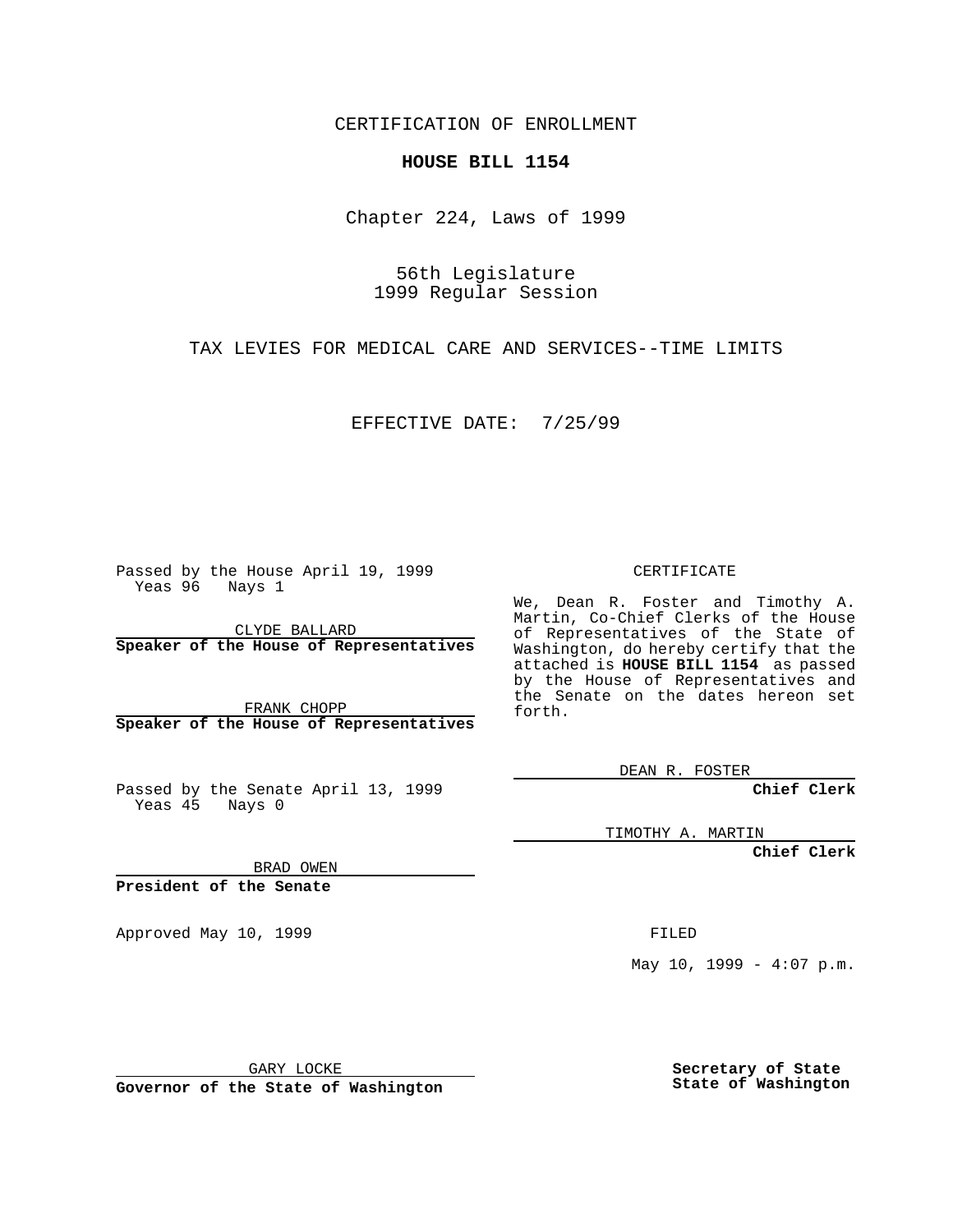## **HOUSE BILL 1154** \_\_\_\_\_\_\_\_\_\_\_\_\_\_\_\_\_\_\_\_\_\_\_\_\_\_\_\_\_\_\_\_\_\_\_\_\_\_\_\_\_\_\_\_\_\_\_

\_\_\_\_\_\_\_\_\_\_\_\_\_\_\_\_\_\_\_\_\_\_\_\_\_\_\_\_\_\_\_\_\_\_\_\_\_\_\_\_\_\_\_\_\_\_\_

Passed Legislature - 1999 Regular Session

AS AMENDED BY THE SENATE

Passed Legislature - 1999 Regular Session

**State of Washington 56th Legislature 1999 Regular Session**

**By** Representatives Cooper, Delvin, Edmonds, Conway, Wood, Dunshee, Gombosky, Doumit, Hatfield, Kenney and Cody

Read first time 01/15/1999. Referred to Committee on Finance.

1 AN ACT Relating to eliminating the time limit on regular tax levies 2 for medical care and services; amending RCW 84.52.069 and 29.30.111; 3 and creating a new section.

4 BE IT ENACTED BY THE LEGISLATURE OF THE STATE OF WASHINGTON:

5 **Sec. 1.** RCW 84.52.069 and 1995 c 318 s 9 are each amended to read 6 as follows:

 (1) As used in this section, "taxing district" means a county, emergency medical service district, city or town, public hospital district, urban emergency medical service district, or fire protection district.

11 (2) A taxing district may impose additional regular property tax 12 levies in an amount equal to fifty cents or less per thousand dollars 13 of the assessed value of property in the taxing district ((in each year 14 for six consecutive years when specifically authorized so to do)). The 15 tax shall be imposed (a) each year for six consecutive years, (b) each 16 year for ten consecutive years, or (c) permanently. A tax levy under 17 this section must be specifically authorized by a majority of at least 18 three-fifths of the registered voters thereof approving a proposition 19 authorizing the levies submitted at a general or special election, at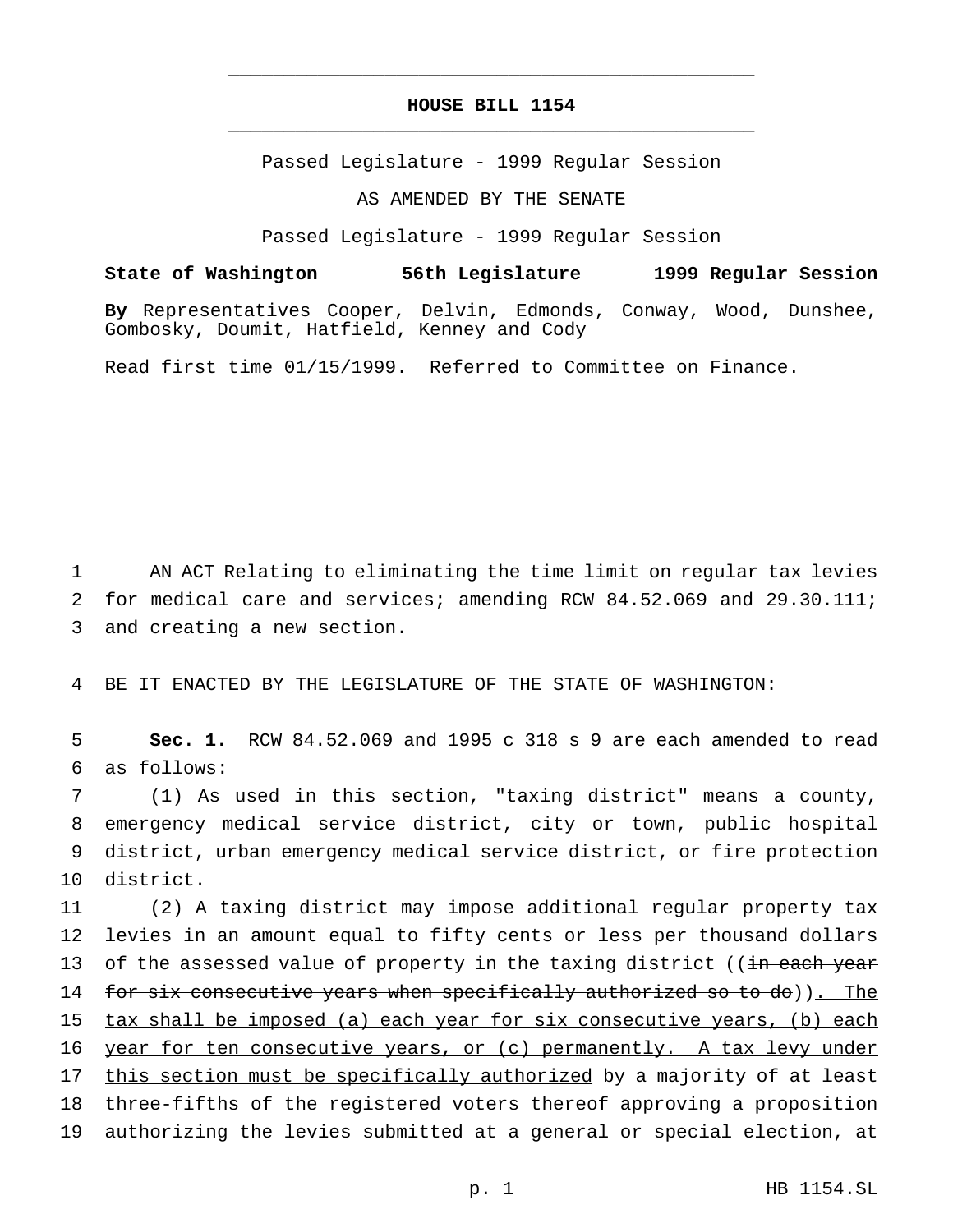which election the number of persons voting "yes" on the proposition shall constitute three-fifths of a number equal to forty percent of the total number of voters voting in such taxing district at the last preceding general election when the number of registered voters voting on the proposition does not exceed forty percent of the total number of voters voting in such taxing district in the last preceding general election; or by a majority of at least three-fifths of the registered voters thereof voting on the proposition when the number of registered voters voting on the proposition exceeds forty percent of the total number of voters voting in such taxing district in the last preceding general election. Ballot propositions shall conform with RCW 12 29.30.111. A taxing district shall not submit to the voters at the same election multiple propositions to impose a levy under this section.

 (3) A taxing district imposing a permanent levy under this section shall provide for separate accounting of expenditures of the revenues 17 generated by the levy. The taxing district shall maintain a statement 18 of the accounting which shall be updated at least every two years and 19 shall be available to the public upon request at no charge.

 (4) A taxing district imposing a permanent levy under this section shall provide for a referendum procedure to apply to the ordinance or 22 resolution imposing the tax. This referendum procedure shall specify that a referendum petition may be filed at any time with a filing officer, as identified in the ordinance or resolution. Within ten 25 days, the filing officer shall confer with the petitioner concerning form and style of the petition, issue the petition an identification 27 number, and secure an accurate, concise, and positive ballot title from 28 the designated local official. The petitioner shall have thirty days 29 in which to secure the signatures of not less than fifteen percent of 30 the registered voters of the taxing district, as of the last general election, upon petition forms which contain the ballot title and the 32 full text of the measure to be referred. The filing officer shall 33 verify the sufficiency of the signatures on the petition and, if sufficient valid signatures are properly submitted, shall certify the referendum measure to the next election within the taxing district if 36 one is to be held within one hundred eighty days from the date of 37 filing of the referendum petition, or at a special election to be called for that purpose in accordance with RCW 29.13.020.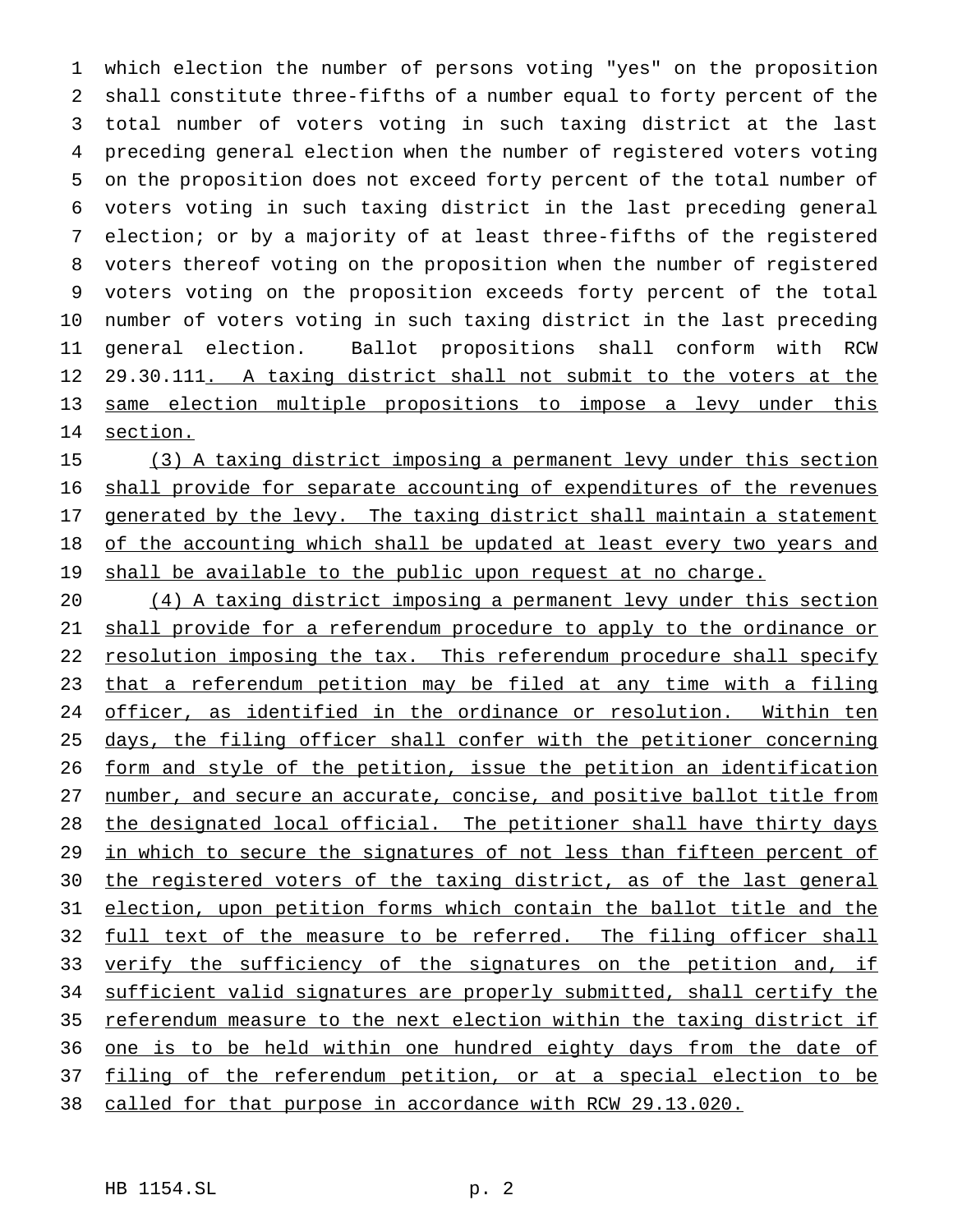1 The referendum procedure provided in this subsection shall be exclusive in all instances for any taxing district imposing the tax under this section and shall supersede the procedures provided under 4 all other statutory or charter provisions for initiative or referendum which might otherwise apply.

 $((+3+))$  (5) Any tax imposed under this section shall be used only for the provision of emergency medical care or emergency medical services, including related personnel costs, training for such personnel, and related equipment, supplies, vehicles and structures needed for the provision of emergency medical care or emergency medical services.

 $((+4))$  (6) If a county levies a tax under this section, no taxing district within the county may levy a tax under this section. No other taxing district may levy a tax under this section if another taxing district has levied a tax under this section within its boundaries: PROVIDED, That if a county levies less than fifty cents per thousand dollars of the assessed value of property, then any other taxing district may levy a tax under this section equal to the difference between the rate of the levy by the county and fifty cents: PROVIDED FURTHER, That if a taxing district within a county levies this tax, and the voters of the county subsequently approve a levying of this tax, then the amount of the taxing district levy within the county shall be reduced, when the combined levies exceed fifty cents. Whenever a tax is levied county-wide, the service shall, insofar as is feasible, be provided throughout the county: PROVIDED FURTHER, That no county-wide levy proposal may be placed on the ballot without the approval of the legislative authority of each city exceeding fifty thousand population within the county: AND PROVIDED FURTHER, That this section and RCW 36.32.480 shall not prohibit any city or town from levying an annual excess levy to fund emergency medical services: AND PROVIDED, FURTHER, That if a county proposes to impose tax levies under this section, no other ballot proposition authorizing tax levies under this section by another taxing district in the county may be placed before the voters at the same election at which the county ballot proposition is placed: AND PROVIDED FURTHER, That any taxing district emergency medical 36 service levy that is limited in duration and that is authorized 37 subsequent to a county emergency medical service levy that is limited 38 in duration, shall expire concurrently with the county emergency medical service levy.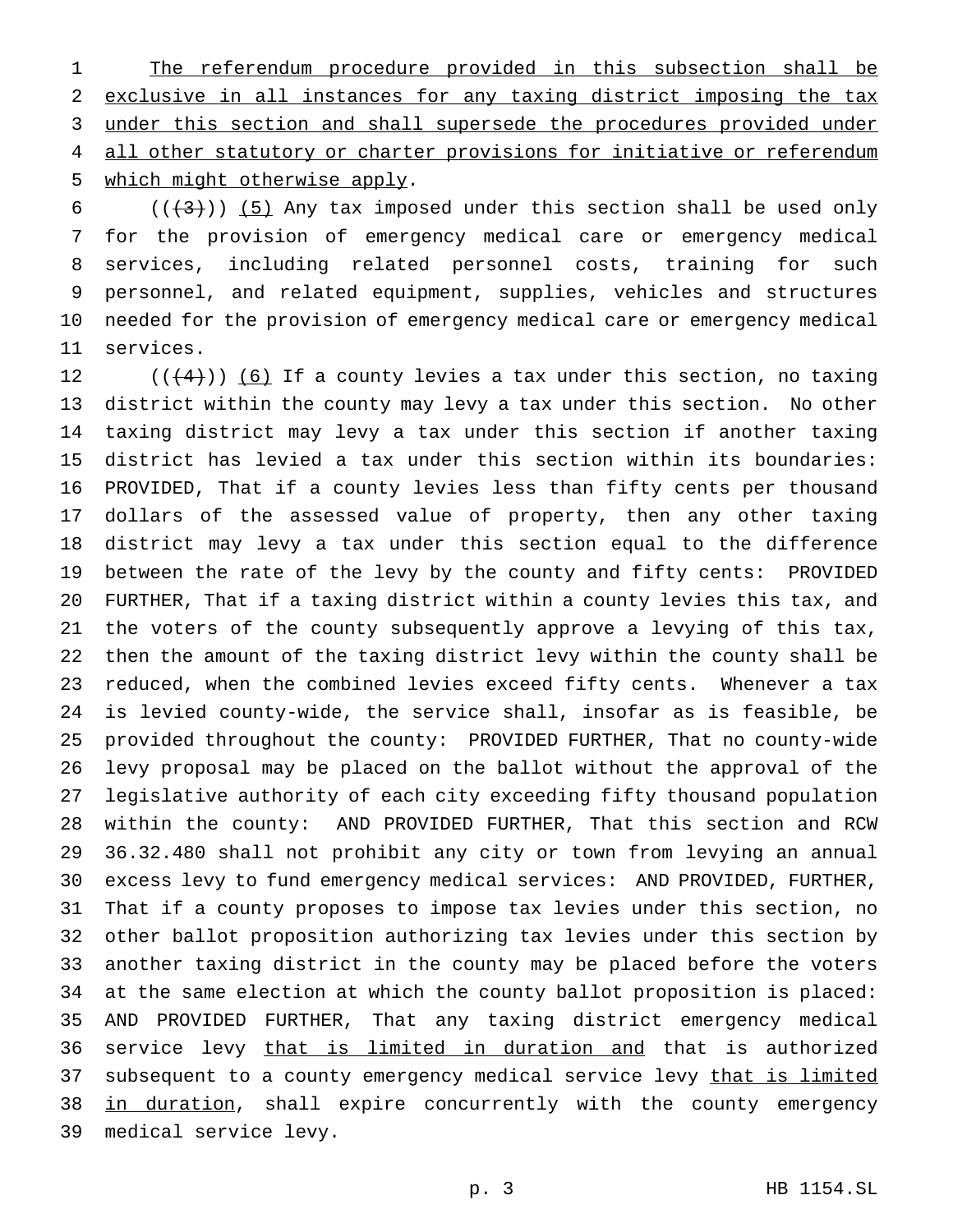1  $((+5))$   $(7)$  The limitations in RCW 84.52.043 shall not apply to the tax levy authorized in this section.

 (((6))) (8) If a ballot proposition approved under subsection (2) 4 of this section did not impose the maximum allowable levy amount authorized for the taxing district under this section, any future increase up to the maximum allowable levy amount must be specifically authorized by the voters in accordance with subsection (2) of this 8 section at a general or special election.

 (9) The limitation in RCW 84.55.010 shall not apply to the first levy imposed pursuant to this section following the approval of such levy by the voters pursuant to subsection (2) of this section.

 **Sec. 2.** RCW 29.30.111 and 1984 c 131 s 3 are each amended to read as follows:

14 (1) The ballot proposition authorizing a taxing district to impose the regular property tax levies authorized in RCW 36.69.145, 67.38.130, or 84.52.069 shall contain in substance the following:

17 "Shall the . . . . . (insert the name of the taxing district) be 18 authorized to impose regular property tax levies of . . . . . . (insert the maximum rate) or less per thousand dollars of assessed valuation 20 for each of  $\dots$ .... (insert the maximum number of years allowable) consecutive years?

Yes . . . . . . . . . l

No . . . . . . . . . l "

 Each voter shall indicate either "Yes" or "No" on his or her ballot in accordance with the procedures established under this title.

 (2) The ballot proposition authorizing a taxing district to impose a permanent regular tax levy under RCW 84.52.069 shall contain the 28 <u>following:</u>

29 Thall the . . . . (insert the name of the taxing district) be 30 authorized to impose a PERMANENT regular property levy of . . . . (insert the maximum rate) or less per thousand dollars of assessed valuation?

- 33 <u>Yes . . . . . . . . 1</u>
- No . . . . . . . . . l "

 NEW SECTION. **Sec. 3.** This act applies to levies authorized after the effective date of this section.